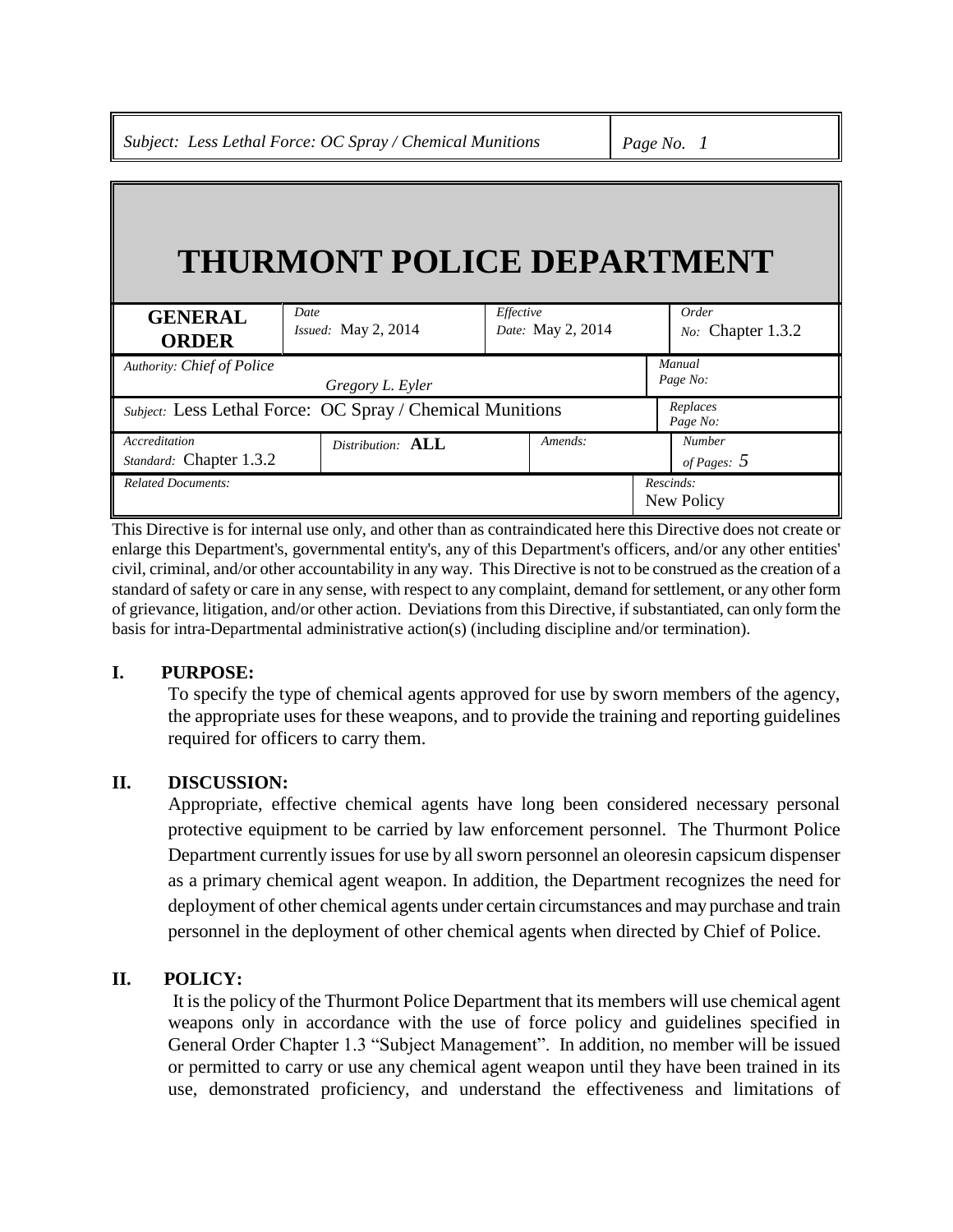these weapons. Members will only carry and use chemical weapons issued to them by the Department. The provisions of this Order apply to personnel both while on and off duty.

## **III. DEFINITIONS:**

CHEMICAL AGENT WEAPON: A less lethal weapon which operates by irritation, inflammation, or similar chemical or biological interaction with the body of the target.

O.C. SPRAY: A chemical agent aerosol weapon manufactured by Defense Technology/Federal Laboratories, an Armor Holdings Company, which contains oleoresin capsicum solution.

## **IV. PROCEDURE:**

## OC Spray:

A. Officers may be issued and certified in the use of OC Spray, which:

- 1. is considered less lethal weapons and may be carried by officers at their discretion;
- 2. may only be used in accordance with provisions of this General Order and established training standards; and,
- 3. officers will ensure appropriate medical aid is provided if injuries occur during the use of OC Spray.
- B. Officers shall be issued, and shall be trained in the use of O.C. (Oleoresin Capsicum) aerosol spray. Only the O.C. aerosol spray issued by the Thurmont Police Department is approved for use by Department personnel. No personnel shall be issued O.C. aerosol spray before the completion of the O.C. aerosol spray entry level training, in-service training, or a comparable course of instruction.
- C. O.C. (Oleoresin Capsicum) is an organically based less-than-lethal aerosol weapon designed to incapacitate, with no lasting after-effects. In most cases an attacker will feel the effects for up to 45 minutes. O.C. is an inflammatory agent that:
	- a. produces rapid physiological and psychological reactions
	- b. affects eyes, respiratory system, skin, lips and face
	- c. causes immediate swelling of mucous membranes
	- d. causes uncontrollable coughing, gagging and gasping for breath
	- e. produces eye irritation
	- f. produces an intense burning sensation on skin, nose and mouth
- D. O.C. agents are considered an alternate use of less lethal force, and not intended to replace the use of a firearm where deadly force is determined necessary. With few exceptions, (i.e., crowd control, etc.), incidents that necessitate the use of O.C. spray should result in arrest and appropriate charges. Officers contemplating the use of O.C.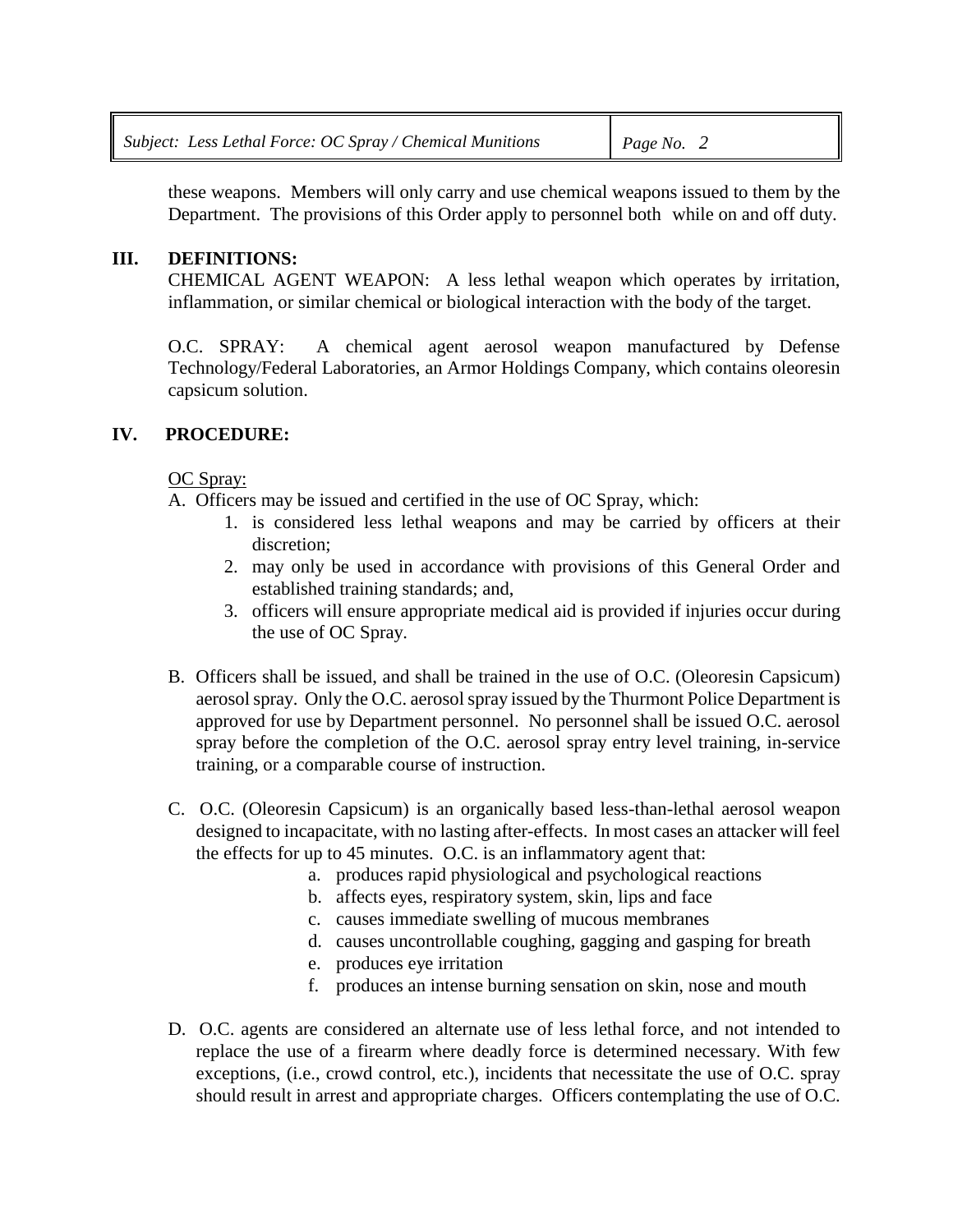spray will be cognizant of the presence of other officers and bystanders, especially infants and the elderly, who may be accidentally affected by the O.C. spray. All reasonable precautions will be taken to prevent or minimize the exposure to O.C. spray of persons other than the target.

- 1. After spraying a combative or threatening subject, extreme caution should be used. O.C. is not fail-safe, and subjects may still be dangerous after deploying O.C.
	- a. The subject who has been sprayed should be ordered to remain still, and assured they will be treated, and that the effects they are experiencing will dissipate shortly.
	- b. First aid and/or medical attention must be rendered after the use of O.C. as soon as practical. The following measures will help to dissipate the effects of O.C.:

removal from the contaminated area facing into the wind or breeze flushing the affected area with cool water blowing the nose washing with a non-oil based soap or detergent use of wet towel or ice packs to reduce inflammation removal and thorough cleaning of contact lenses

- **c. DO NOT** use any of the following: lotions, salves, or creams commercial eye wash
- d. If symptoms persist beyond 45 minutes, seek medical attention immediately. If an arrestee wishes medical attention it should be provided. Persons exposed to O.C. spray will not be placed in a position or location which restricts their airway. Persons exposed to O.C. spray who are under the influence of drugs or alcohol or who report any allergies, respiratory problems, serious medical conditions, or recent eye surgery will not be left unattended for any period of time while in custody. Medical treatment will be obtained immediately if the subject exhibits a significantly severe reaction to the O.C. spray, if the subject has pre-existing medical conditions which are exacerbated by the O.C. spray, if the subject continues to exhibit more than mild discomfort or still cannot open their eyes after thirty minutes of decontamination, or any time that circumstances indicate that medical treatment is necessary.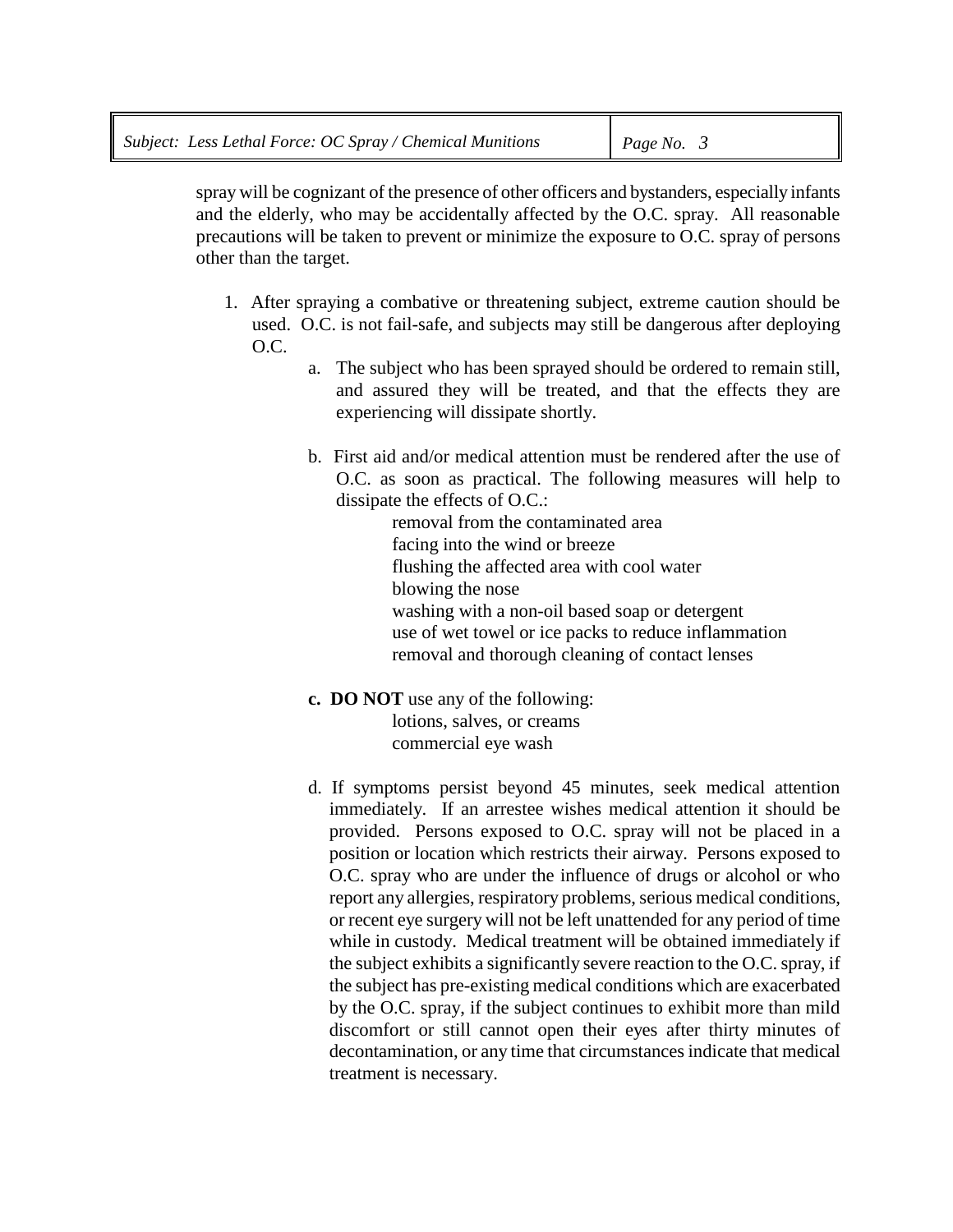- 2. Any use or discharge of O.C. aerosol spray for purposes other than training shall be reported on a **Subject Management Report and Incident Report.**
	- a. Accidental discharges shall be reported to the shift or other appropriate supervisor before the end of the tour of duty; and in the case of an off-duty accidental discharge, within 24 hours of its occurrence.
- E. Supervisors will inspect issued O.C spray dispensers and holsters for damage, serviceability, and expiration of shelf life from date of manufacture during monthly inspections. O.C. spray dispensers and holsters which are damaged, unserviceable, or expired will be immediately removed from duty, replaced with spares, and reported to the Deputy Chief of Police.
- F. Larger O.C. Spray canisters and other types of Chemical Munitions may be purchased and deployed by trained personnel upon authorization of the Chief of Police or his designee.